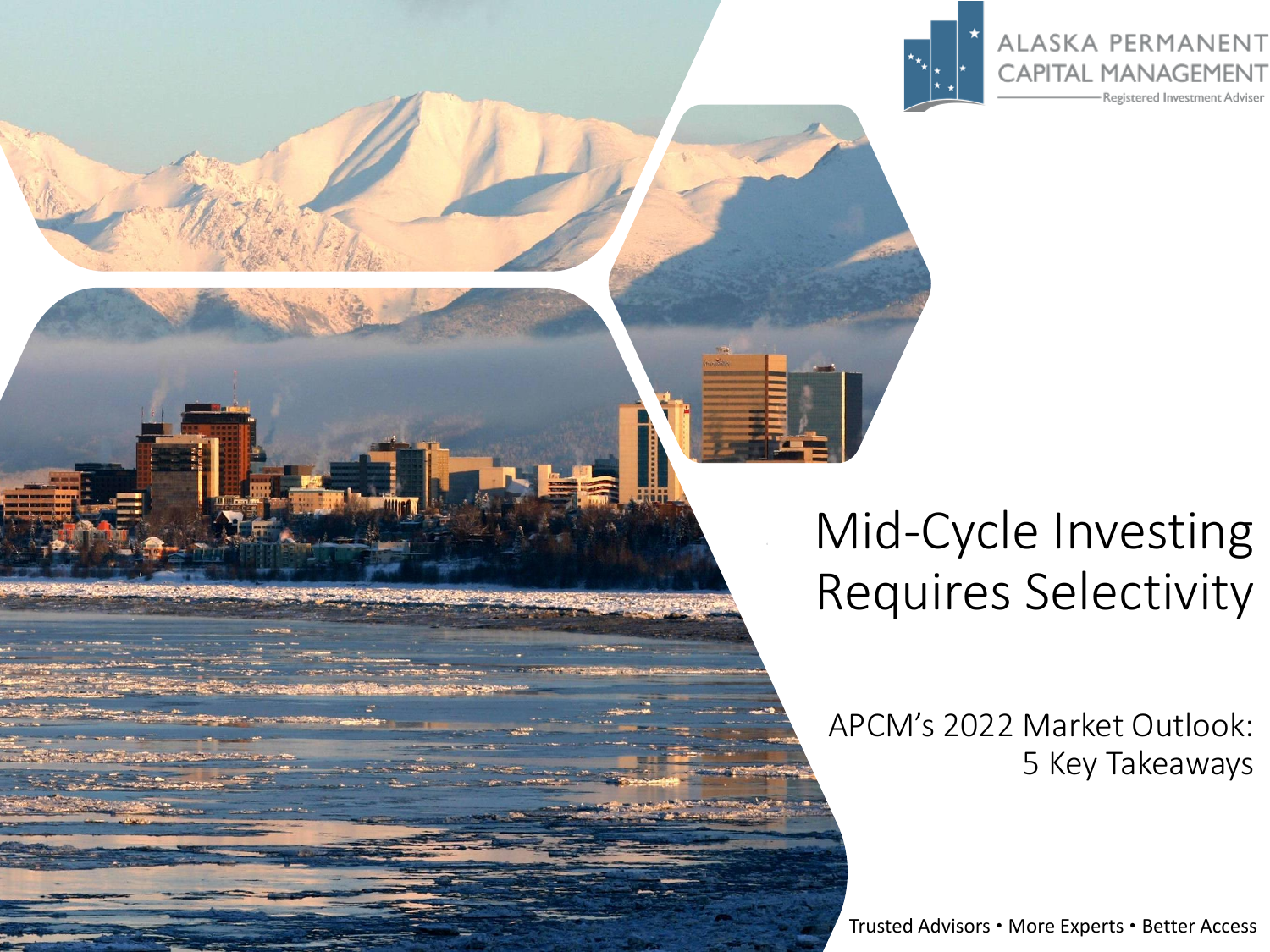#### 1. Slower, Not Slow

The global economic picture for 2022 looks

bright heading into the year, with real global

GDP growth expected at 4.9% - slower than

2021 at 5.9%, but still above the 3.7% trend in

place prior to the COVID crisis.

Extremely accommodative policies in response to the pandemic continue to provide favorable conditions for business and consumer spending, which we expect will be the main driver of growth for 2022.

The exception to the above trend growth outlook is emerging markets in aggregate, driven by significant slowdown in China growth,

the largest emerging market economy.

GDP Growth Projections (%)

EM GDP Growth Expected To Be 0.2% Below Trend however DM GDP Growth Expectations Are More Than Double Trend which pushes Global GDP Growth Expectations 1.2% Above Trend



Source: Bloomberg, IMF

Trend growth denotes the 10-year pre-pandemic average annual growth rate.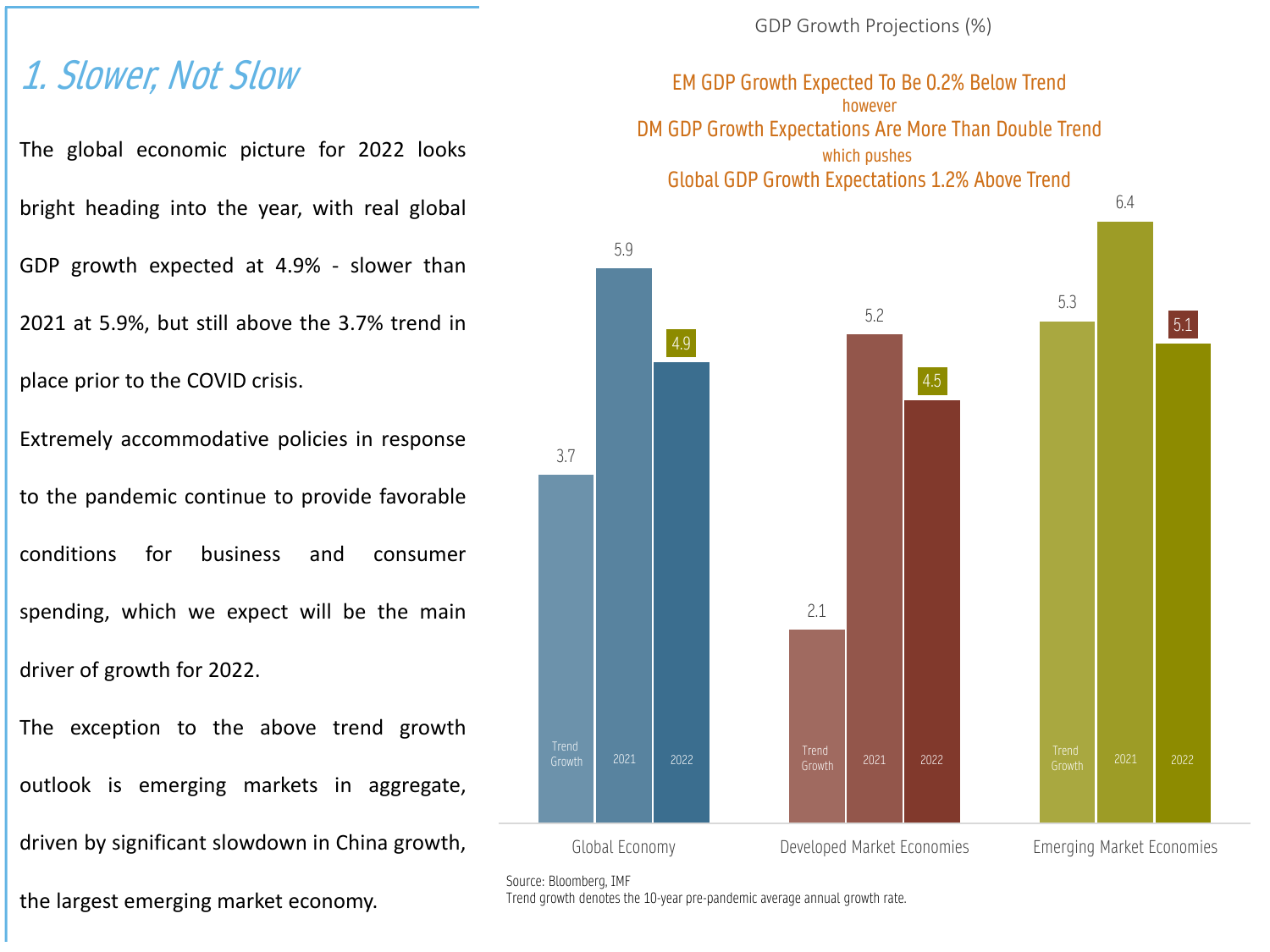| 1-Year Return for Various Rate Changes |            |                 |          |           |                 |
|----------------------------------------|------------|-----------------|----------|-----------|-----------------|
|                                        | U.S. 10-Yr | <b>UK 10-Yr</b> | FR 10-Yr | JPY 10-Yr | <b>DE 10-Yr</b> |
| $+100$ bps                             | $-6.08%$   | $-7.45%$        | $-7.94%$ | $-7.83%$  | $-8.08%$        |
| $+75$ bps                              | $-4.18%$   | $-5.50%$        | $-5.81%$ | $-5.94%$  | $-6.01%$        |
| $+50$ bps                              | $-2.24%$   | $-3.50%$        | $-3.62%$ | $-3.96%$  | $-3.88%$        |
| $+25$ bps                              | $-0.23%$   | $-1.45%$        | $-1.37%$ | $-1.90%$  | $-1.70%$        |
| <b>Current Yield</b>                   | 1.83%      | 1.23%           | 0.36%    | 0.15%     | $-0.02%$        |
| $-25$ bps                              | 3.90%      | 2.79%           | 3.30%    | 2.50%     | 2.83%           |
| $-50$ bps                              | 6.04%      | 4.98%           | 5.72%    | 4.85%     | 5.19%           |
| $-75$ bps                              | 8.22%      | 7.72%           | 8.21%    | 7.31%     | 7.60%           |
| $-100$ bps                             | 10.45%     | 9.50%           | 10.77%   | 9.89%     | 10.07%          |

## 2. Risk Control to Struggle

Central banks are reducing the amount of economic support they are providing by increasing interest rates and reducing bond purchases giving strong economic growth and inflationary pressure. Higher interest rates will exert downward pressure on bond prices in 2022. With yields as low as they are, rates do not need to rise much to push total return into negative territory.

The 10 Year U.S. Treasury currently yields 1.83% and for every 1% rise in interest rates price would be expected to fall 6.08%. Currently, most strategist are not forecasting a full 1% rise in interest rates so the total return on fixed income investments will likely be modestly negative.

However, it is still important to hold bonds in a well-diversified portfolio as a hedge against an equity market or economic relapse. If rates decrease by 1% prices would rise by 10.45%.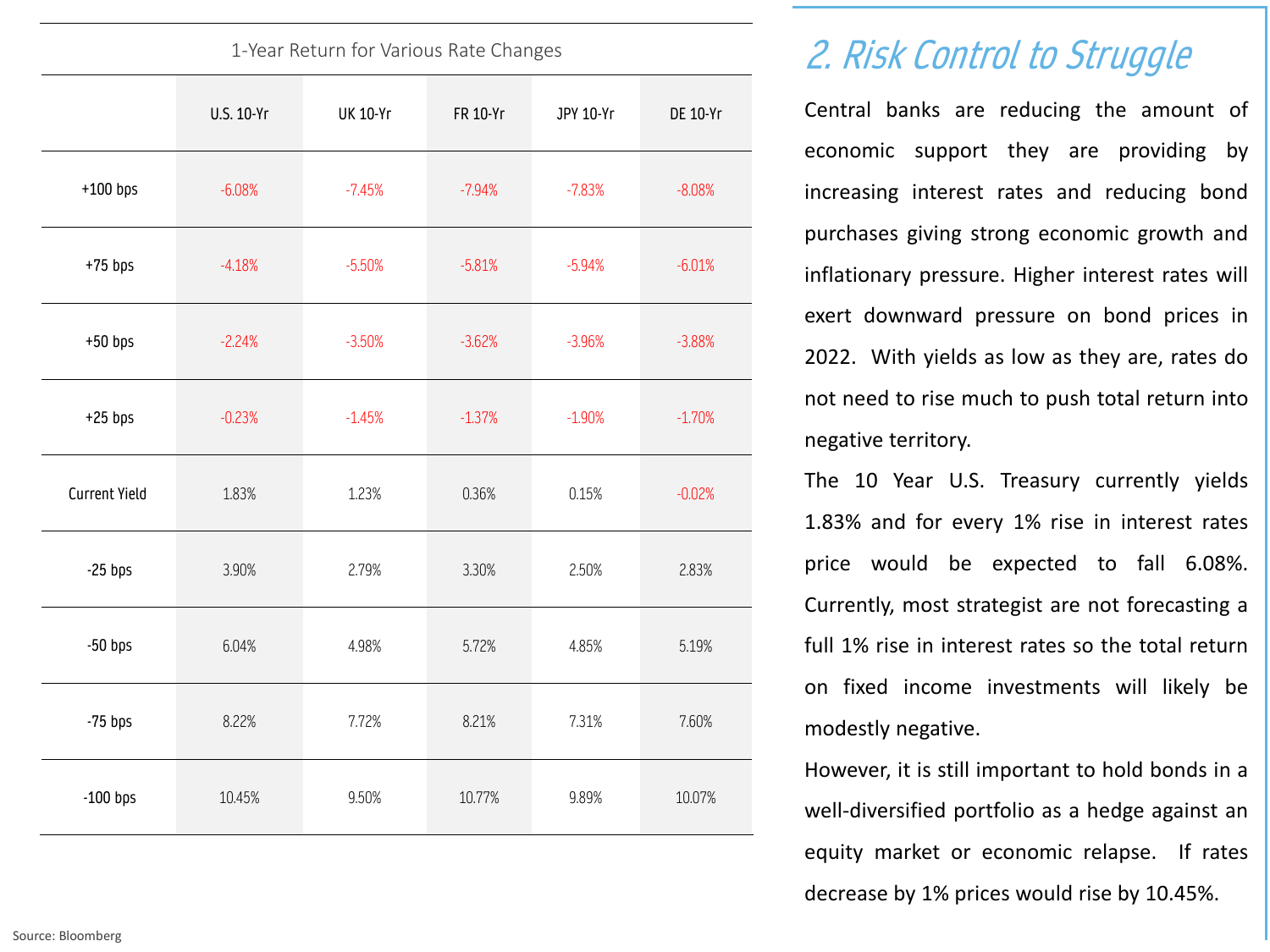# 3. Fundamentals Support Risk Assets

Stock fundamentals are key metrics for a company, such as cash flow and return on assets. This data impacts the price or perceived value of a stock. Corporate fundamentals are currently strong, buoyed by a combination of fiscal and monetary policies since the onset of the pandemic, low interest rates, and strong earnings in 2021. As depicted in the graphic, key measures of corporate health are expected to remain robust.

Earnings growth is important because it is one contributor to total returns, and historically the stock market usually doesn't peak until earnings peak. As we look into 2022, earnings are expected to be positive across the global stock market. Small companies have the strongest outlook while emerging markets have the weakest.

#### 2022 S&P 1500 Corporate Health Expectations



Source: FactSet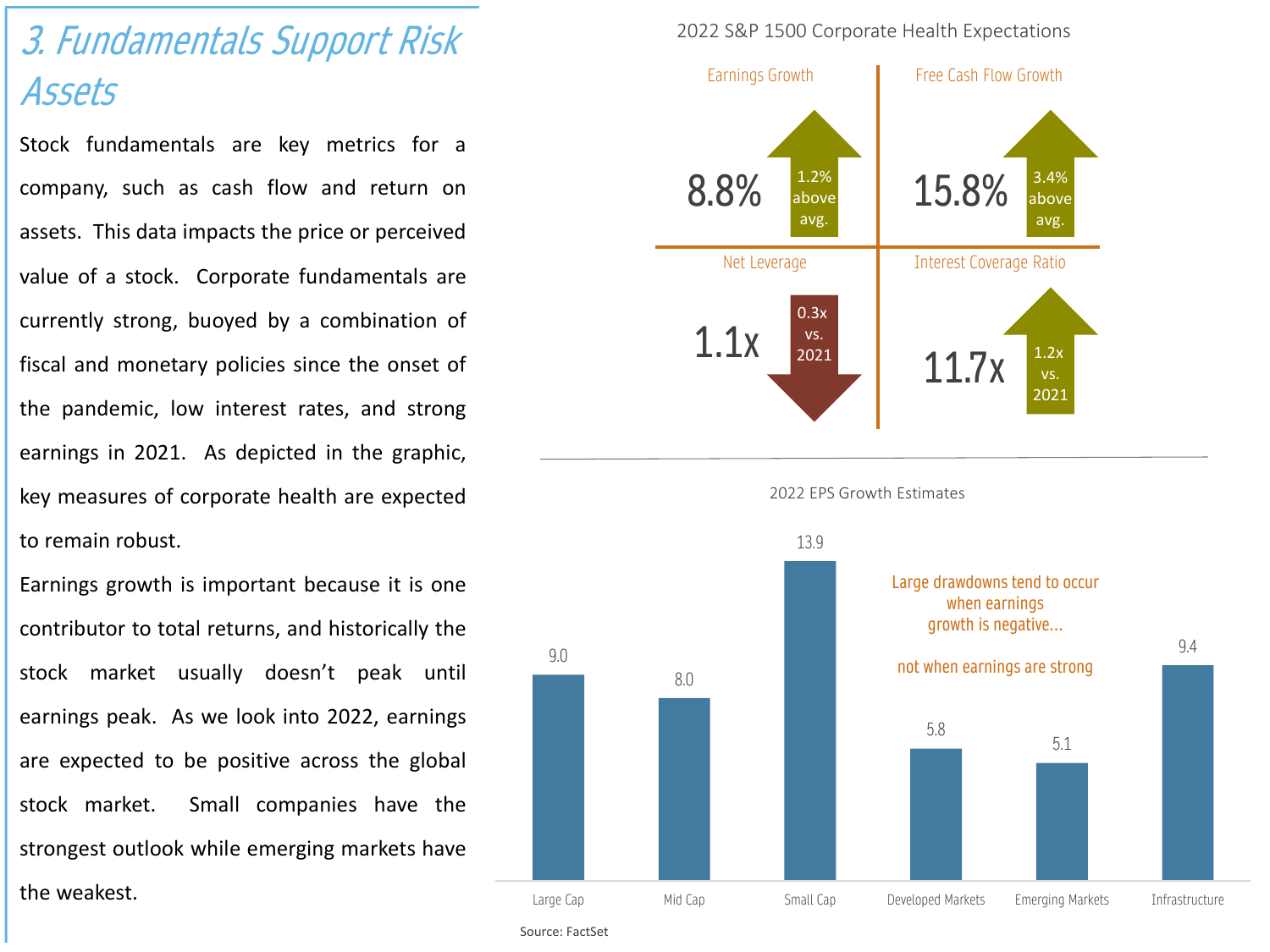Model Volatility 2021 vs. Capital Market Assumptions



Implied Fed Funds Target Rate



#### 4. Expect More Volatility Relative to 2021

We expect uncertainty to be elevated in 2022, which will lead to higher volatility than we've seen in 2021 driven by high valuations (some segments of the stock market are expensive) and inflation that may come in uncomfortably high before it moderates.

However, significant downside risk is unlikely unless the Fed shifts from removing accommodation to meaningfully slowing growth to combat inflation. Additionally, investors and policymakers will need to see progress on supply chain issues, labor force tightness, and wage pressures.

During the portfolio construction process, our team assesses long-term return outcomes utilizing both low and high volatility regimes. This allows us to assess client's ability to meet their stated goals and objectives despite inevitable market volatility. Volatility was low in 2021 across all our strategies and there is room for an increase in volatility without moving outside of expectations.

Source: Bloomberg, Windham Portfolio Advisor, The Federal Reserve